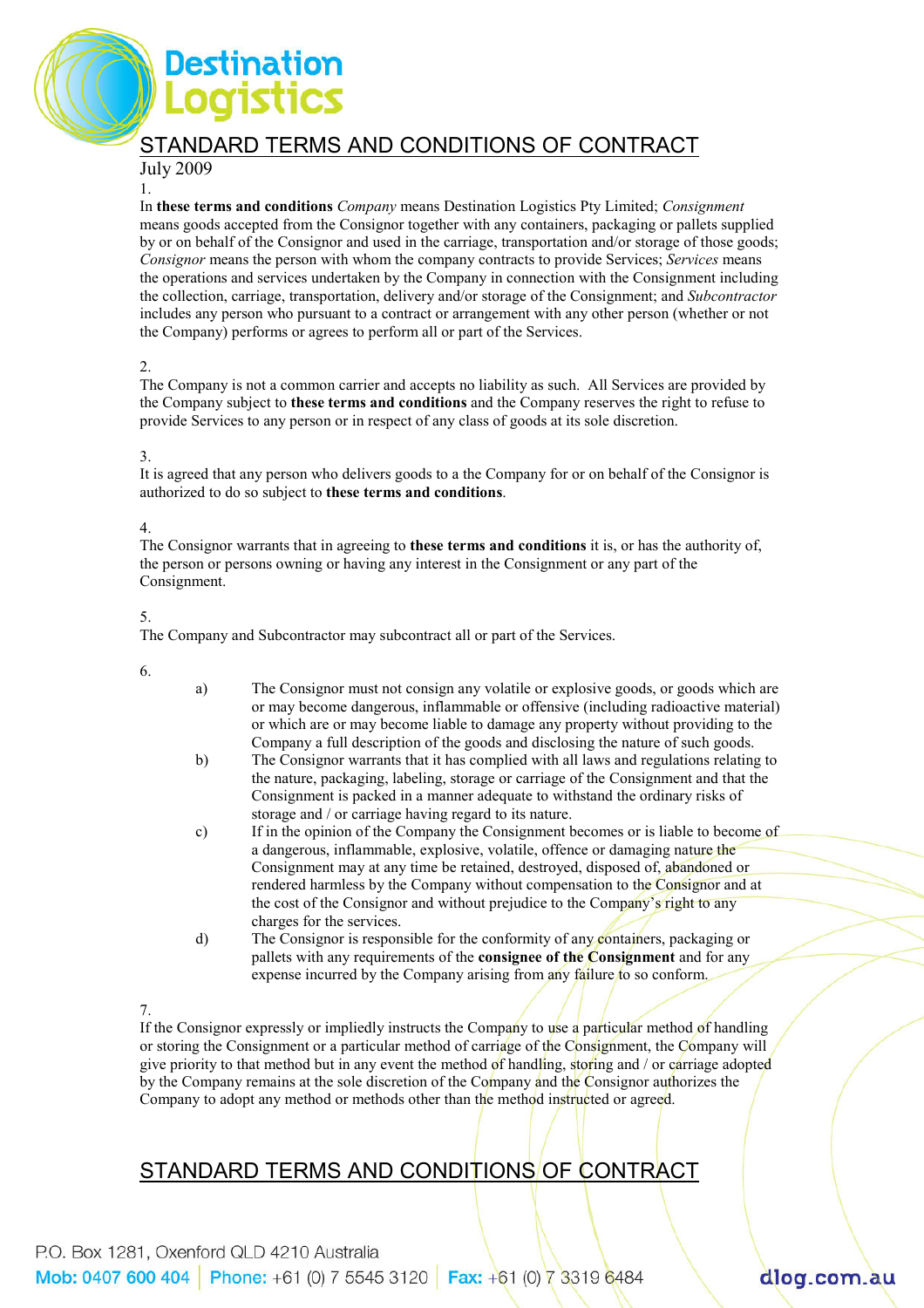

The Consignor authorizes any deviation from the usual route of carriage or place of storage of the Consignment which is in the absolute discretion of the Company deemed desirable or necessary in the circumstances.

9.

- a) The Company is authorized to deliver the Consignment to the address nominated by the Consignor and the Company is deemed to have delivered the Consignment in accordance with these terms and conditions if at the address it obtains a receipt or signed delivery docket for the consignment.
- b) If the Consignor does not collect the Consignment at the nominated place of delivery or if the nominated place is unattended or delivery cannot otherwise be affected, the Company may at its option deposit the Consignment at the nominated place (which is deemed to be delivery in accordance with these terms and conditions) or store the Consignment. If the Consignment is stored by the Company:
	- (i) the Consignor must pay or indemnify the Company for all related costs and expenses related to storage, and
	- (ii) the Company may at it's option redeliver to the Consignor from the place of storage at the Consignor's expense.
- c) Where the Consignment is accepted for carriage by rail to an address in a town or to a place where the Company has no receiving depot, the Consignment shall be deemed delivered according to these terms and conditions if it is delivered to the nearest railhead.

10.

The Consignor is responsible for all the proper charges of the Company incurred for any reason. A charge may be made to the Consignor in respect of any delay exceeding thirty minutes in loading or unloading of the Consignment incurred other than from the default of the Company. Delay commences from the time the Company reports for loading or unloading. Labour to load or unload the Consignment is the cost and responsibility of the Consignor.

11.

In these terms and conditions the words GST and Tax Invoice have the meaning in section 195-1 of the A New Tax System (Goods and Services Tax) Act 1999. The parties acknowledge that:

- a) subject to Clause 11(b), all amounts payable in respect of any Services supplied under these terms and conditions are expressed on a GST exclusive basis. If GST is payable in relation to any supply, the amount payable for that supply will be the amount specified in these terms and conditions plus GST; and
- b) if the Consignor pays for Services in full at the time the Company accepts the goods (Cash Consignment), the applicable Cash Consignment note is a Tax Invoice and the amounts payable for any Services supplied are GST inclusive.

12.

The Company's charges are payable as soon as the Consignment is loaded and dispatched from the Consignor or accepted by the Company and are non-refundable in any event.

13.

If the Company accepts a booking for movement of freight goods and the client / consignor requests a variation in the booking. The Company reserves the right to charge an administration fee of  $$50 +$ GST per variation.

## STANDARD TERMS AND CONDITIONS OF CONTRACT

14.

The Company has a lien over the Consignment and any documents relating to the Consignment and over any other Consignment of the Consignor in the possession of the Company or any documents

# dlog.com.au